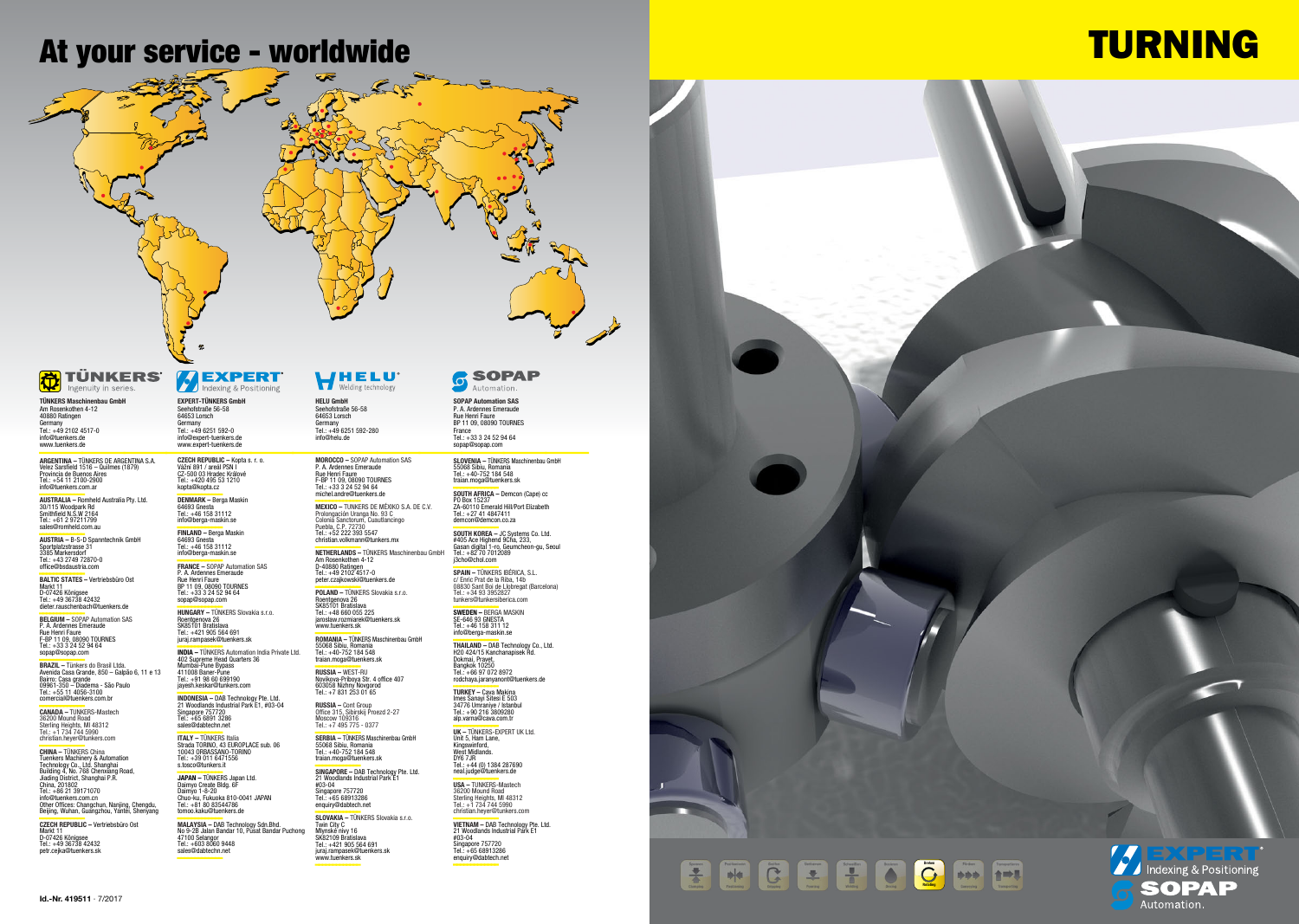## **TURNING**

#### **STANDARD ROTARY TABLES**

Rotary tables with a system design reduced to the mechanical basic elements. The transmission of the rotary movement from the geared motor to the rotary table is ascertained by a geared ring or toothed belt. The constructionally simple and therefore economically priced systems are precision drives, additionally equipped with a positioning pin.

Turning is a standard process in automation lines. To be precise, this involves stepwise turning and positioning in installations. In a typical application, rotary indexing tables move work pieces into a robot cell by a 180° movement. The positioning of circularly arranged work sequences into the production cell is another example of the use of



*Example rotary table TXE with pinion/geared ring drive*

#### **COMPACT ROTARY TABLES**

Key characteristics of the compact rotary tables are small dimensions and high precision. Typical fields of application are areas such as conveying technology, medical technology, packaging industry and therefore installations in which high-speed movements with precision are a decisive feature.

All systems are designed for highest process reliability and therefore suitable for use in high-volume machines.

rotary tables. Requirements for rotary tables are high acceleration and braking processes as well as precise positioning in the work positions in the dwell period.

The product ranges of Expert-Tünkers and SOPAP include standard rotary tables with performance data of max. 150.000 Nm with

dimensions of max. Ø 10 m. the following systems:

Taking into consideration design and size, we distinguish between

#### **CAM-DRIVEN ROTARY TABLES**

Rotary indexing tables, where the torque of the geared motor is transmitted via a barrel cam and track rollers to the rotary table. Depending on the drive system, a distinction is made between rotary tables with fixed and flexible indexing.

#### **Rotary tables with fixed indexing**

Precision index drives for rotary movements transposing the motion profile with acceleration, braking and the required rotation angle scale over a form-closed barrel cam.

Conventional three-phase motors with constant revolution speed are used.

These rotary tables are suitable for horizontal and vertical operation, for instance, in the form of trunnion drives.



#### **High-precision fit in working position due to barrel cam profile principle**

The table plate of rotary tables with fixed indexing is driven by two bolts. In the neutral position, they are moved to a broadened cam profil, thus ensuring a nearly backlash free locked work position.



#### **SMARTTURN: Encoder instead of mechanical switch mechanism**

The new generation of rotary tables is optionally supplied with an inductive encoder and the autonomous control SmartTurn replacing the complex mechanical switch mechanisms and taking control of the table.

*Functional Principle*  **Parallel Operating** 

#### Advantages:

- Auto-adaptive system
- Extremely simple commissioning by executing the first motion cycle
- readjustment not required
- Integrated monitoring of the braking path and thus wear and tear of the brakes with alarm signal "Reline" and emergency shut-down



#### **Flexible Rotary Tables**

Drive module for implementing flexible movement tasks by using freely programmable servo gear motors. The sequence of motions is determined by the motion profile of the servo gear motor. For this reason, output angle and acceleration can be freely selected and specifically adapted to each load case.

Based on their flexible application, the rotary tables of this design are particularly suitable for drive tasks, where the sequence of motions is to be adapted to the production process, e.g. due to new loads, a new position/end positions or directions of travel. A typical example is the production of different vehicles in a production line requiring flexible retooling in the pace of production.





#### **Heavy-duty Ring Tables**

Rotary tables in accordance with the cam principle, are carried out in ring design due to their dimensions and diameters of more than 2 m. This results in the advantage of very flat basic constructions. The large centre diameter can be used either to arrange fixtures or positioning of handling equipment s.a. robots.





#### **INDEX DRIVE**

#### **MANUAL ROTARY TABLE**

Rotary disc in robust bearing serving as mounting for a device to be manually rotated. Optional scope of delivery with manual shot pin, braking elements to be actuated via a foot switch and limit position switch.





*Compact Rotary Table Cube*

. The core element of a turning intermittent drive is an index drive. In addition to complete rotary drives, Expert-Tünkers and SOPAP also provide this index drive as a component to be integrated by the client into plant systems.



*Application example index drive in conveying technology*

#### **Parallel-index Drive**



*Construction principle cam-driven rotary table*

Transformation of the stepping motion via disc cams, engaging into an output star equipped with yoke-type track rollers. Parallel arrangement of input and output shaft. In the stop position, the dwell period, a backlash-free and form-closed output positioning is ensured.

#### **Globoidal Index Drive**

Realization of the stepping motion via a cam roll, engaging into the yoke-type track rollers of the output star. Vertical arrangement of input and output shaft. Nearly backlash-free mechanism, due to eccentric shaft bearing of the cam roll. The globoidal index drives are also available as rotary table with table plate.

*Drive shaft*

*Yoke type track roller*

> *Output star wheel*

*Drive shaft*

*Cam Disc*



*Parallel Operating Drive*